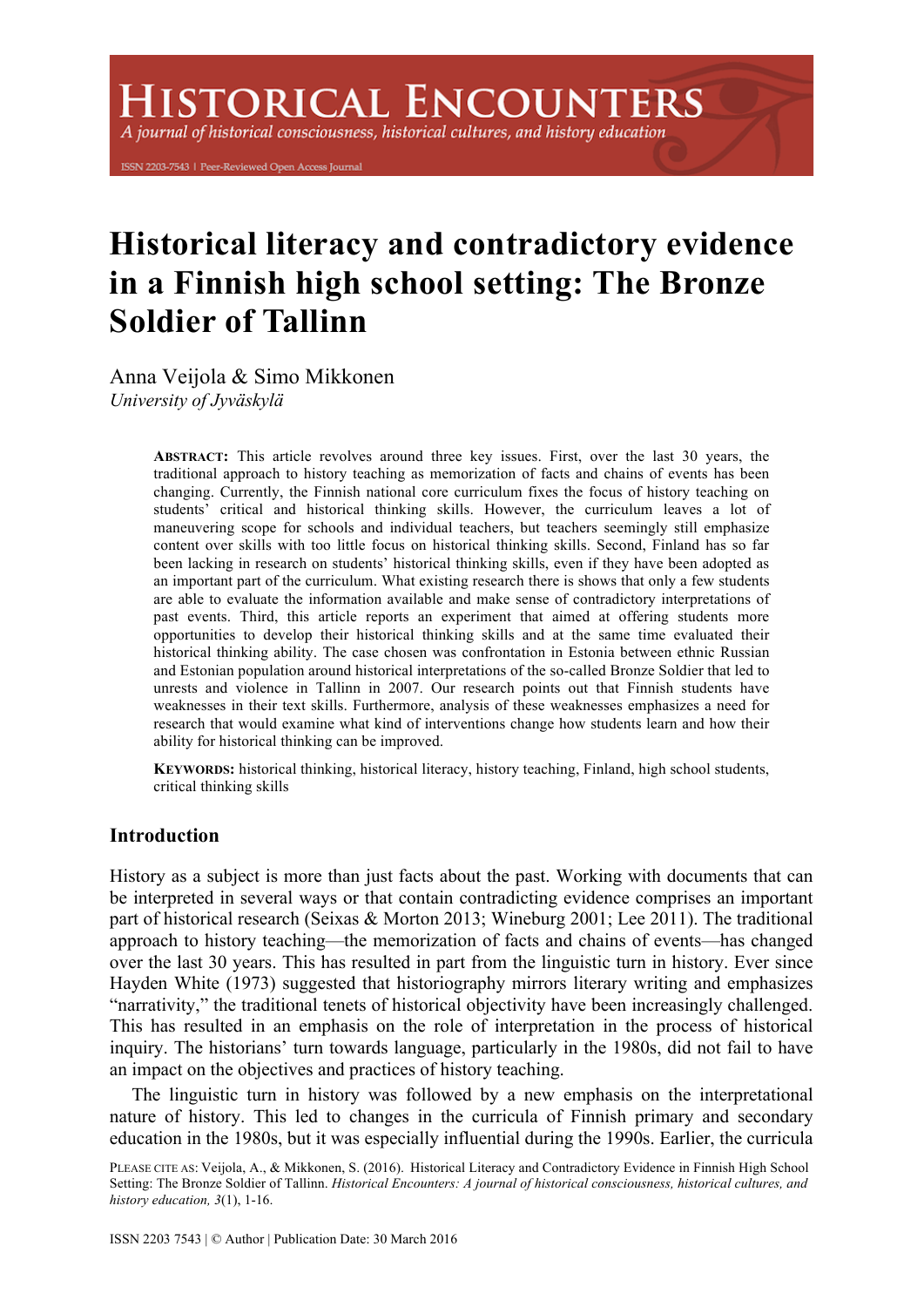were more clearly content based, which meant that competence in history required a good rote memory. Since the 1990s, however, history teaching in Finnish *general upper secondary*   $schools$  (hereafter: high schools)<sup>1</sup> has been based on skill-based curricula and instruction. Today, competence in history requires that students know how to determine causes, present their reasoning, and consider the authenticity of the evidence. The stated focus of history teaching is to develop students' critical and historical thinking skills (National Core Curriculum 2003; Rantala 2012).

Jukka Rantala (2012) has pointed out that these changes in the Finnish history curriculum are manifested in two effects: history itself has become more popular, but at the same time, it has become a more difficult subject. The traditional memory-based history was easier to master, because the information provided was static. The "new history" requires the student not only to know the content, but also to be able to deal with the uncertainty of information (Rantala 2012).

Teaching in Finland is based on a national core curriculum, which is determined by the Finnish National Board of Education. It defines the objectives and core contents of different subjects, subject groups, thematic subject modules, and student counseling. It also specifies the principles of student assessment but leaves a lot of maneuvering scope for schools and individual teachers. The present national core curriculum for the upper secondary schools was approved in 2003. According to it, history learning is strongly skill-oriented, and its main objective is to teach students about the nature of history, which means that attention will be focused on critical analysis and interpretation of information (National Core Curriculum 2003, 180). At the moment (2015), the core curriculum is being revised, but is not expected to bring major changes.

Although the Finnish national core curriculum for basic education and the upper secondary school has since the early 1990s emphasized an understanding of the nature of history, changes in teaching practices have been minor. Several reasons for this can be found. Firstly, textbooks hold a strong position in Finnish school culture (Törnroos 2004, 32-34), and even though they may contain attempts to try to teach analytic skills, they without exception stress content knowledge and pay little attention to the nature of history. Furthermore, even though teachers are allowed to choose the textbooks they use and to customize their teaching, they still quite commonly follow the textbook. Secondly, teacher-centered orientation is strong in history teaching, and the teachers' basic ideas about what history is and how it should be taught have not changed. Even when new methods like co-operative learning are used, the basis of history teaching is still content oriented (Rautiainen 2013; Rantala 2012). Thirdly, it has proved hard for teachers to change their teaching methods. It is difficult especially for novice teachers to find a proper balance between substantive and procedural knowledge in their teaching. Moreover, experienced teachers commonly stick to their familiar teaching habits. They might not see the point of following the latest didactic discussion, or they may lack sufficient skills to teach procedural history and hence continue to teach in the way they have always done (Rantala 2012, 203-204). The little research that exists also shows that only a few students are able to evaluate the information available and make sense of contradictory interpretations of past events (Rantala & van den Berg 2013; Veijola & Mikkonen 2015; Kouki & Virta 2015).

Both substantive knowledge and conceptual thinking as well as the interplay between them are essential in the learning of historical thinking. As Rantala (2012, 203) states, "The dichotomy of content versus skills is not valid because both are needed in developing students' historical thinking." Historical thinking skills, then, form the basis of the nature of history as a discipline and its criteria for the formation of knowledge. Peter Seixas and Tom Morton (2013, 2) write that the basic question about historical thinking is "How do we know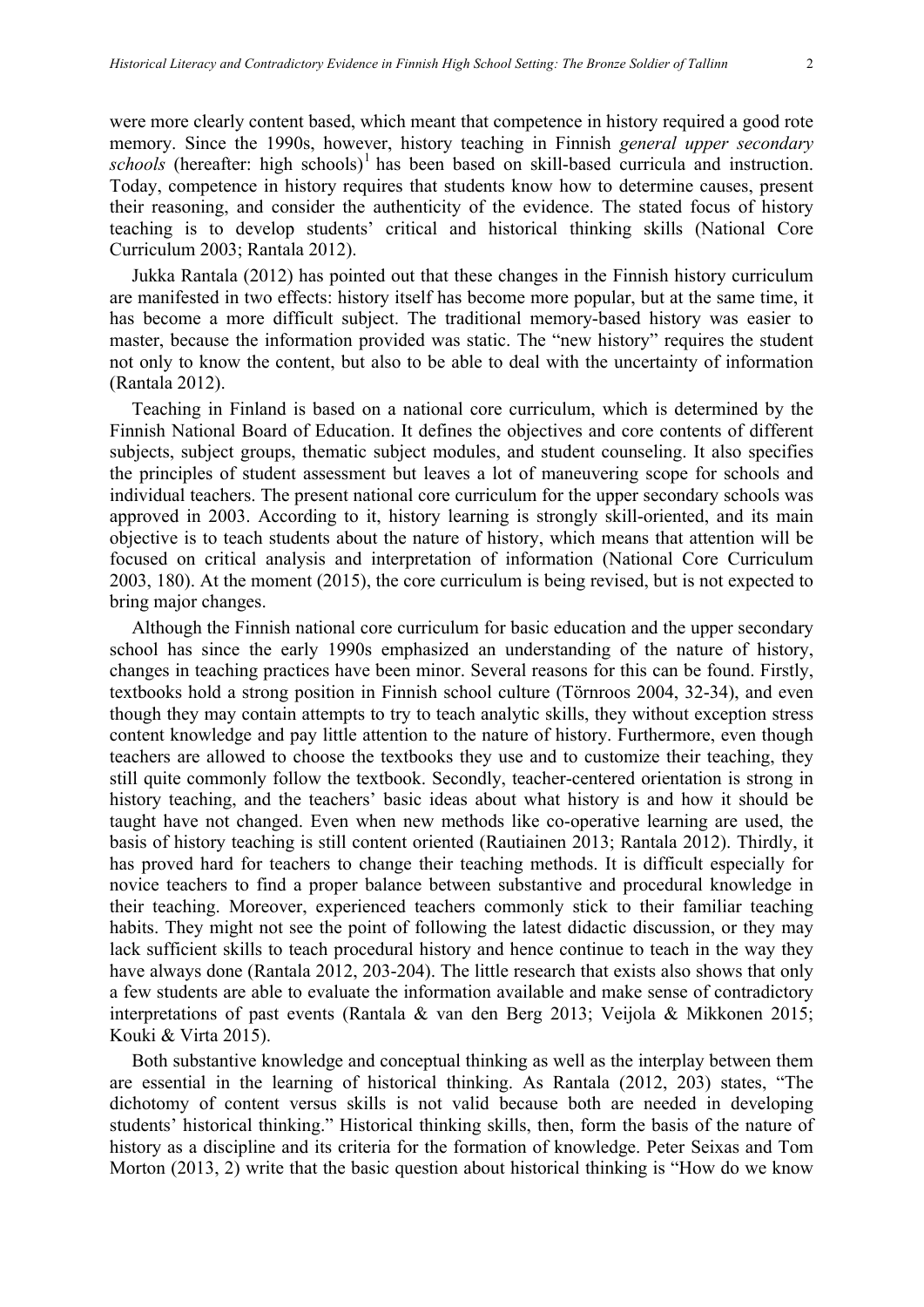what we know about the past?" There is no single answer to this question. Historical thinking is a creative process without a universal structure that would apply to all cultures at all times. Seixas and Morton have pointed to six concepts of historical thinking that constitute a framework for helping students to think about how historians transform the past into history, and guide them toward constructing history themselves. These concepts are historical significance, evidence, continuity and change, cause and consequence, historical perspectives, and the ethical dimension (Seixas & Morton 2013, 4; see also VanSledright 2004).

Historians' knowledge of the past is largely bound to texts. After the linguistic turn, the complex ways in which historical meaning is constituted, transmitted, and transformed have become more apparent (Toews 1987). Instead of simply regurgitating textbooks in order to learn history, students have to read different kinds of texts and make interpretations based on them (Schleppegrell & de Oliveira 2006). Different scholars have offered slightly different definitions of historical thinking. However, all research on historical thinking comes down to documents as key elements to examining how students understand and make sense of the past (e.g., Ashby 2005; VanSledright & Afflerbach 2005; Gago 2005).

Reading itself is not a simple or neutral process. When reading sources, the reader has to realize the manifest contents of a text, which means that he or she needs to understand concepts, the structure of the whole text, find out the underlying messages, detect bias, and finally draw conclusions. Literacy also includes the dimension of writing and communicating as an active participant in a society, the ability to express ideas effectively (Virta 2007). Apple (2000, 42-43) points out that it is not enough to possess technical literacy or even functional literacy; critical literacy is needed, because knowledge is not neutral. Thus, in history, the concept of literacy is much broader than simply "reading and writing" (Virta 2007). In Finnish school contexts, historical text skills are defined as "the ability to work with documents that have a historical context, the skill to read (analyze) texts produced by past actors and to produce valid interpretations about those uses." (Rantala & van den Berg 2013, 395; Opetushallitus 2014, 415). When historical text skills and historical literacy are defined like this, they overlap with historical thinking skills. In this article, we propose that historical thinking requires historical text skills. Furthermore, by observing students' historical text skills, it is possible to understand their historical thinking skills.

In Britain, the Schools Council History Project has focused on historical thinking skills since the 1970s (Laville 2004, 172–173). This approach spread beyond Britain, reaching Finland in the 1990s. Educational research has shown an increased interest in the learning of history, particularly since the early 1990s. It is perhaps illustrative of the fluid nature of the field that the terms used to describe the aims of history education have fluctuated: for example, *historical thinking* (Seixas 1993, Wineburg 2001; Husbands 1996; VanSledright & Frankes 2000; Seixas & Morton 2013), *historical literacy* (e.g., Lowenthal 1997; Lee 2011), *historical reasoning* (van Drie & van Boxtel 2008), and *historical consciousness* (Rüsen 2004; Von Borries 1997; Lee 2004). Van Drie and van Boxtel (2008) point out that some authors relate historical thinking and reasoning to historical literacy and consciousness. In our research, we have adopted the terms "historical thinking" and "historical literacy." We believe that historical literacy is an essential tool (although we acknowledge that it is more than just a tool) for developing historical thinking skills.

#### **Implementation**

The data used in this research is linked to a course held in a Finnish high school. We had compiled a set of assignments that were used in the course "The history of the Soviet Union/Russia and the USA." The other author of this article was also the teacher of this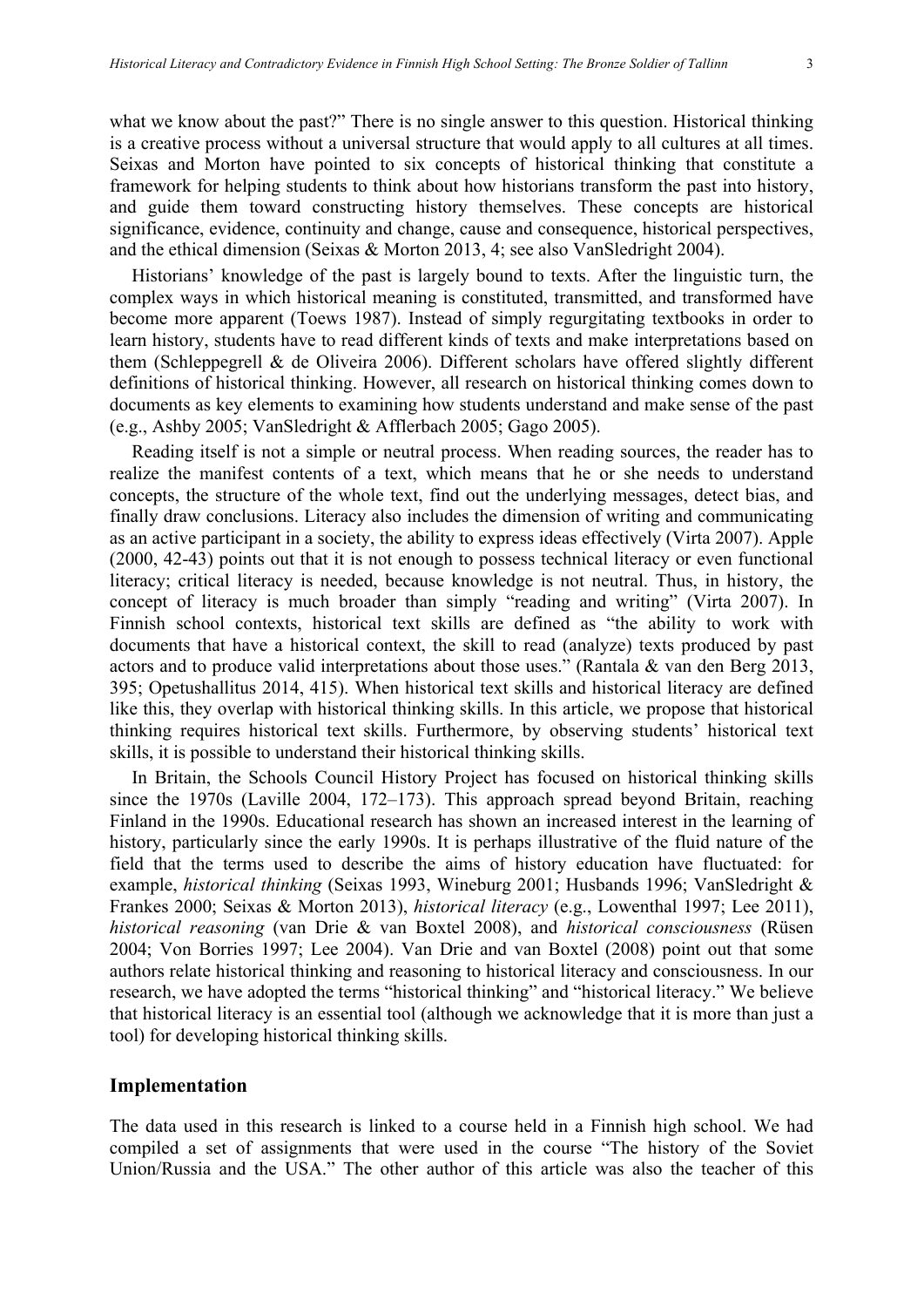course. Typically for courses in a Finnish high school, it lasted 38 hours (5 hours a week over 7 weeks). The main idea of the course was to combine problem-based learning with ICT. One part (unit) of this course was a document-based exercise dealing with the events surrounding a statue called the Bronze Soldier of Tallinn and particularly with different interpretations concerning these events in 2007. This part was used for collecting the data for this study.

The course was tooled to offer students opportunities to develop their historical thinking skills and simultaneously make it yield research data about their abilities in historical thinking. Most of the existing studies about historical thinking have used data based on materials compiled solely by the researcher, allowing little room for students to gather and process information as researchers themselves. We wanted to create a more open and genuine research framework. For this purpose, we planned a unit in which students worked with source material consisting of texts and pictures and also had a chance to use the internet throughout the course. They were also given an opportunity to present and check their interpretations with a university scholar who is a specialist in the subject (and also the other author of this article). One important part of this exercise was that students needed to make subject-related questions that they would present to the specialist. The idea was that they would not only get more information in this way but would also learn to pose questions that would direct them towards alternative interpretations (see also Reisman 2012, 240).

The Bronze Soldier is the informal name of a war memorial featuring a Red Army soldier in Tallinn, Estonia. It was erected by Soviet authorities on September 22, 1947, three years after the Red Army returned to Estonia during WWII, on the site of several war graves. The official name of the memorial was originally "Monument to the Liberators of Tallinn." This was considered too controversial after Estonia became independent in 1991, and it was therefore changed to "Monument to the Fallen in the Second World War," which reflected the fact that Estonians fought in both the German Wehrmacht and the Soviet Red Army. In April 2007, the Estonian government relocated the Bronze Soldier as well as the remains of the Soviet soldiers (after exhumation and identification) to the Defense Forces Cemetery in Tallinn. Political differences over the interpretation of the war and the Soviet period in Estonia that the monument symbolized had, even before 2007, led to controversies between ethnic Estonians and the community of multiethnic Russophone post-WWII immigrants living in Estonia, and between the Russian and Estonian governments. The dispute surrounding the relocation peaked with two nights of riots in Tallinn, a weeklong blockade of the Estonian embassy in Moscow, and cyber-attacks on several Estonian organizations.

The students received a material pack compiled by the authors containing two pictures of the monument, two news items about the situation related to the dispute in 2007, excerpts from a book *Pronssisoturi* [The Bronze Soldier] (Johan Bäckman, 2008) and a copy of the oath sworn by the Pioneers who guarded the statue during the Soviet era, a tradition revived by the pro-Russian activists during the riots in 2007. Texts were of different lengths and styles. The longest excerpt (722 words) was from Bäckman's book. The oath was 119 words, and news items were 115 and 350 words. Both news items were from a regional, independent newspaper Turun Sanomat, based on information from the Finnish News Agency and printed three days after the riots first began. Photographs depicted the statue, the first one in its original place and the other after the statue was relocated.

The texts contained contradictory facts and interpretations. Johan Bäckman's book for its part was a polemical—even propagandistic—description of the dispute, and the situation in Estonia regarding its Russian minority. It was quite obviously one-sided, demonizing the actions of the Estonian government and making the Russians innocent victims. All the texts were in Finnish, the students' native language. The students were also given six groups of questions to answer, which were to be answered over a period of six consecutive 45-minute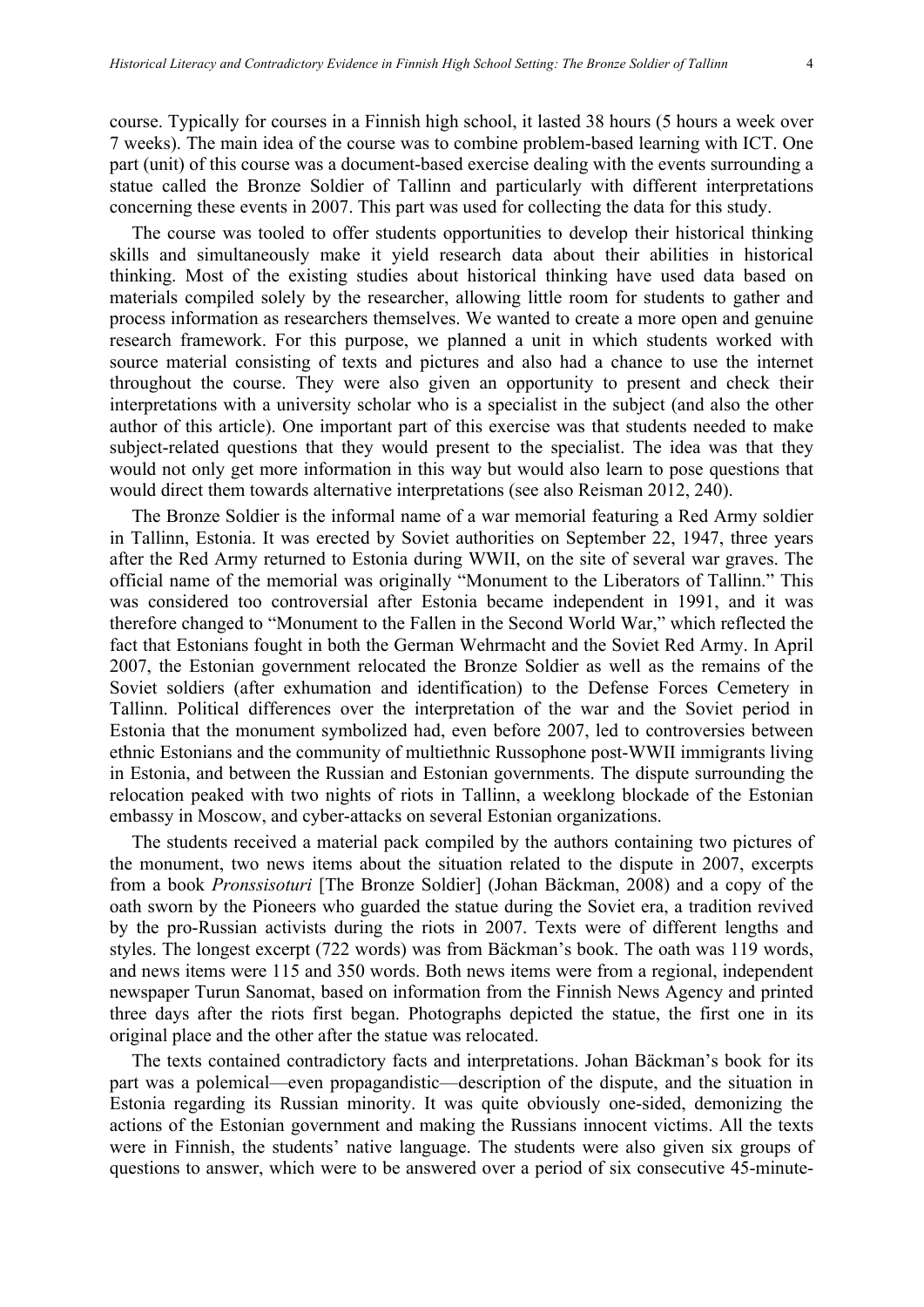long lessons spread over several days. Throughout the course, the students could use laptops, tablets, and their smartphones for acquiring information.

Question groups in the assignment were built to incrementally deepen the students' understanding of the historical research process. The idea was to teach them to work like historians. First, they were asked to try to contextualize the pictures and texts and link them to past events. Then, they had to itemize the content and, after that, look for possible contradictions found between the texts. Finally, the students were asked to write their own conclusions about the Bronze Soldier dispute. The questions eliciting their answers gave quite explicit hints that the Bronze Soldier dispute contained controversial views. The idea was that this would lead the students to focus on differing interpretations. Ultimately, students were asked to reflect upon their work, findings, and the whole process.

Before students wrote their own conclusions, they were given a chance to ask questions from a university scholar related to the documents and findings made by the students. Questions were drafted beforehand during the lessons. The teacher did not collect the questions in advance, although some of the students wanted to check their questions from the teacher before the scholar was contacted. Contacting took place via a video conferencing system. Students were familiar with both the system and the scholar through previous similar sessions during the course when the university scholar had explained the situation in Estonia to the students by, for example, giving them facts about the population of Estonia, underlining that it is an ethnically heterogeneous country. Scholar explained how the statue was important to Russian identity in Estonia. After consulting with the scholar, students were asked to write their own analysis of the situation and answer to the question "What was the Bronze Soldier dispute about?" Throughout the process, students produced written answers that we have been able to use as the data to examine their learning processes, not just their final analysis. The teacher was present throughout the course and assignments were written at school.

The data were collected from 11 high school students from an average Finnish high school of about 300 students. Six of them were female and five were male. The students were 17–19 years old, and they were all Finnish native speakers. The idea of the course was that students would work independently with the teacher acting less as the specialist and more as their guide to research, answering questions when students needed to consult someone. Students were aware that their answers would become part of this study. They had a right to refuse their answers from this study, but no one declined. Students wrote their answers alone, but they were allowed to discuss with each other during the whole process.

In order to check the limits of what was possible, we had 13 history students (7 male and 6 female) at the University of Jyväskylä do the same exercise and act as a reference group a few months later.<sup>2</sup> The selected students were history majors who were studying to become history teachers. They had all studied history for at least two years and a few had longer periods of study behind them. This group did basically the same exercise, but with less time for contextualizing, and without a chance to check their interpretations with the specialist scholar. Furthermore, they had altogether only 60 minutes to complete the whole task. We assumed that they would have basic knowledge of the research area in question and be familiar with historical analysis and the nature of history.

#### **Results**

For the analysis, we used the framework introduced by VanSledright and Afflerbach (2005, 2- 4) to recognize different aspects related to students' historical thinking. They point out that the analysis and assessment of the nature of sources draws on at least four closely interconnected cognitive activities that begin with close critical reading. These activities are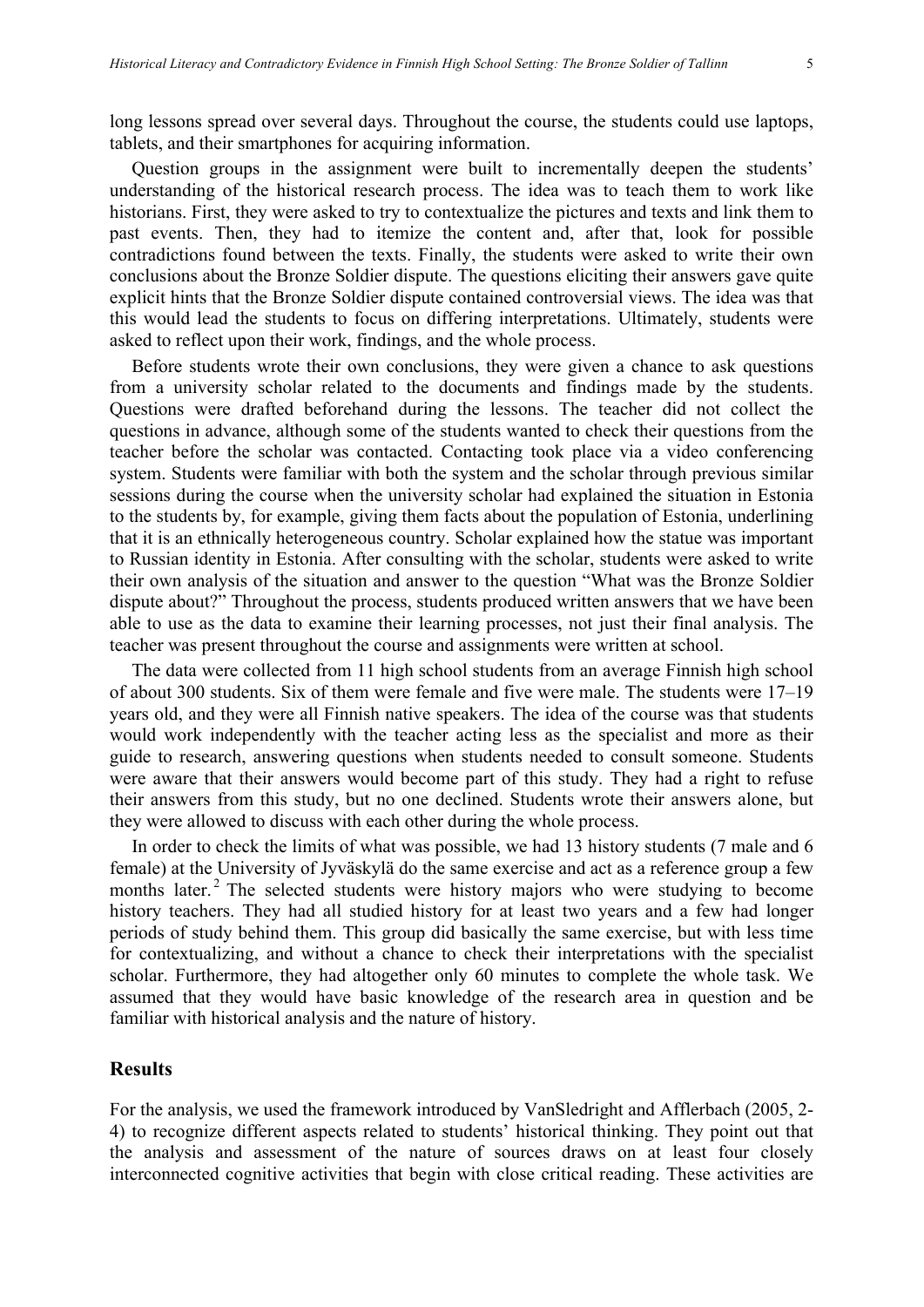attribution, identification, perspective, and reliability. *Attribution* involves recognizing that a source is an account constructed by an author for a particular purpose. It also requires locating the historical context of its author. *Identification* involves knowing what a source is: what type of account it is (a primary or secondary source, a diary, a letter, a newspaper article, etc.); when it was created; and what the grammar, vocabulary, and spelling is like. *Perspective* involved a set of judgments about the author's social, cultural, and political position, which, according to VanSledright and Afflerbach (2005, 2-4), is difficult because ascertaining the author's perspective or personality often takes the form of reading between the lines or below the surface of the text. *Reliability*, too, calls for judgment. Judging the reliability of a source involves comparing it with other sources from the same period or context.

We added one more level, *novice*, below these four, in order to reflect the fact that students might fail to consider the reliability of sources. Wineburg (1991) points to several differences between expert and novice ways of reading historical texts. Typically, novices seek only to know (content knowledge); they ask what the text says (facts); and they assume neutrality and objectivity in texts. It is also common that novices ignore word choice and tone, and when they make their own summaries, they try to tell the "truth" and sound as certain as possible. However, instead of dividing readers to novices and experts, we considered it expedient to have several categories for measuring students' ability for historical thinking.

The data were analyzed by dividing the students' reports into five levels: 0) Novice (sees the sources as neutral information; does not see them as artifacts created by authors); 1) Attribution (recognizes that someone has drawn up the source for some particular purpose); 2) Identification (identifies the nature of the source and can tell if it is a primary or secondary source); 3) Perspective (is able to associate the source with a historical context and to compare the sources); and 4) Reliability (is able to assess the reliability of the sources and compare them). It is important to notice that attribution and identification often go together (VanSledright and Afflerbach 2005, 4). Typically, several of these activities occur simultaneously when an expert works with sources.

Both the high school and the university students' texts were analyzed using this framework. University students were used merely as a reference group that would exemplify what was possible. In the analysis, we were fairly strict and required quite a lot from answers in order to reach certain levels. Thus, for example, when a student displayed some ability to identify a single source as written by someone, this was not enough to reach this level. Students had to evaluate sources as a whole and compare them with each other. Practically all students made some comparison between the sources when asked but rarely included this in their final analyses. Furthermore, it was quite common among the high school students' texts that they recognized only some of the sources as having a writer.

|                         | Novice | Attribution | Identification | Perspective | Reliability |
|-------------------------|--------|-------------|----------------|-------------|-------------|
| High School<br>students |        | $\mathbf b$ |                |             |             |
| University<br>Students  |        |             | 9              | ∠           | 2           |

Figure 1: Level of students' cognitive activity

One of the 11 high school students reached the *Identification* level (as shown in Figure 1) and was able to question the reliability of the sources, but even he failed to contextualize the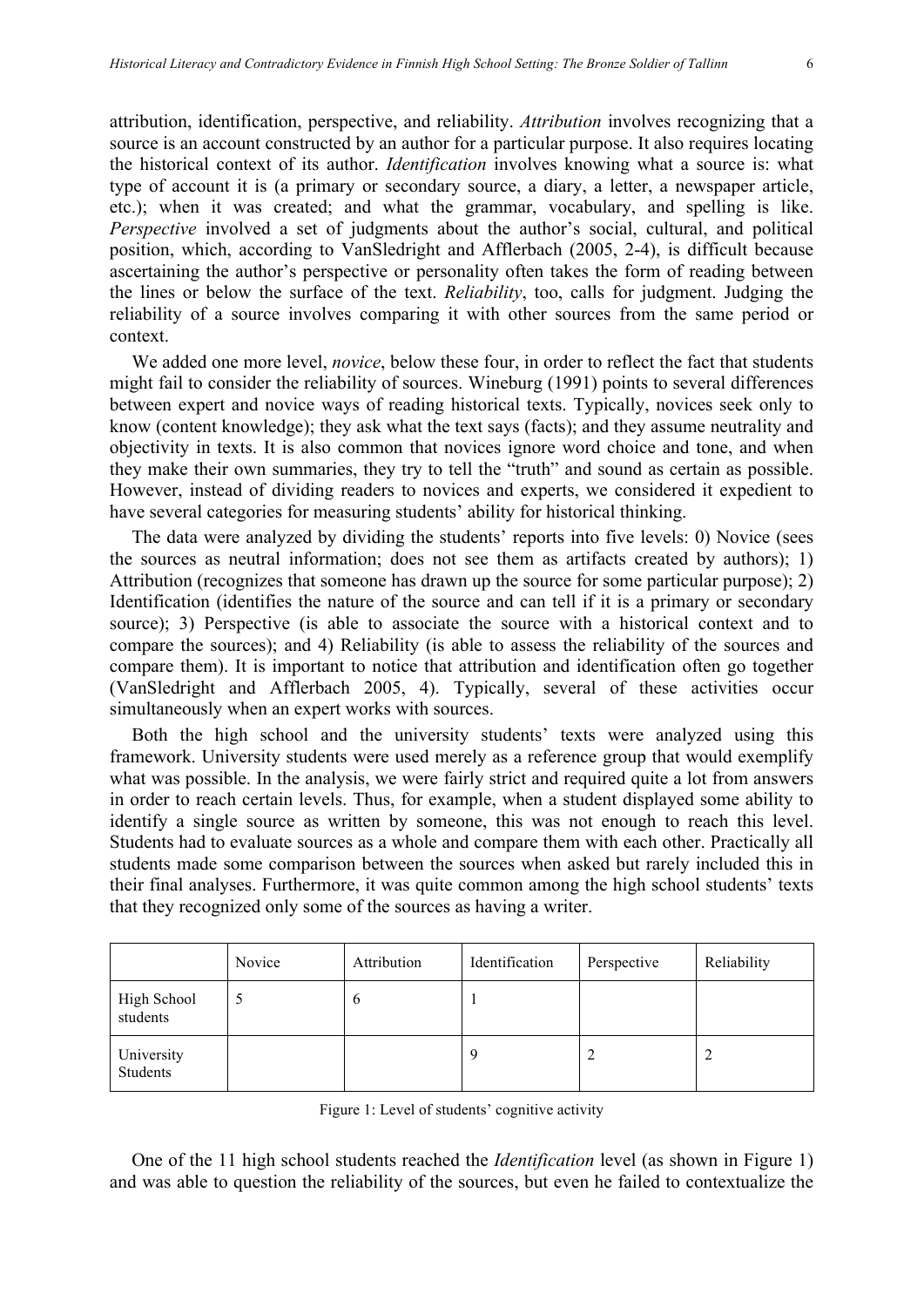texts, which would have been a prerequisite for proceeding to the next level. Six students reached the *Attribution* level, and five were *Novice* readers. Typically, the students were able to identify the type of text in question as "a newspaper article" or "an excerpt from the book," but they did not recognize that someone had written it for a particular purpose. Another interesting finding was that the students did not refer to any sources when they were writing their own analyses about what the dispute was about. Moreover, most of the high school students failed to use the "memorial guards of honor oath" altogether, which was the only primary source given. Only the reader who attained the Identification level, one of those who reached the Attribution level and two Novice readers, seemed to pay any attention at all to the oath. However, it needs to be pointed out that university students had similar problems. Even though they routinely described the content of the source as asked, none referred to it as part of their analysis, suggesting that it was too much to ask high school students to pay attention to it.

In the third part of the exercise, students were asked to itemize the content of each text and identify possible contradictions. Students were also asked to consider the reliability of the information and ask which source (text or person) they felt was most reliable and why. University students were apparently used to controversies in source materials. Subjectivity in Bäckman's text in particular was easy to discover for them. More striking, however, was that news items were dealt as neutral sources of information. It was no wonder, then, that high school students had even more problems evaluating the reliability of the sources. They were able to evaluate the information mainly to the extent of when, where, and by whom the sources were produced. As for considering the credibility of the sources and authors' intentions, if at all, they pointed out to a source that for them seemed to be incompatible with others, most typically Bäckman's book. Thus, it seemed that they tried to find a source that ran counter to others. After discovering this, they tended to think that other sources were correct, providing the right version of events.

The newspaper articles present the relocation of the statue in a more neutral way [than the book written by Johan Bäckman]. (HS Student 11,  $F^3$ )

Bäckman's research gives only one researcher's opinion about the events. … Both news items are fairly neutral. (HS Student 2, M)

Perhaps I trust the text written by a specialist more than those newspaper articles or texts in the internet. (HS Student 3, M)

The author's opinion may appear in the book and the attitudes of the authors can tinge [the presentation of] the matter. (HS Student 3, F)

Common to all these answers was the fact that although the students tied their answers to the texts to some extent, their answers seemed rather extraneous to them. Only one student was able to analyze the sources more deeply:

Bäckman's (subjective) book, *The Bronze Soldier*, tells the story of the Bronze Soldier in a very aggressive way (for example, the choice of words: "nondescript platitude," "Blitzkrieg against the dead") and is sometimes even hostile. He [the author] feels that the exhumations were a sacrilege, and he is sure that everybody thinks like he does. He also thinks that the relocation of the statue was a military operation. Furthermore, he thinks that the riots surrounding the statue dispute were caused by "fascist leaders," while the newspaper articles mostly adopt a more objective position. (HS Student 10, M)

This student's answer shows his ability to back up his argument with this source. More typically, however, students' answers contained isolated fragments from the sources.

Moreover, the high school students very typically tried to find "the facts" from the texts. That could easily be seen from the questions that the students put to the specialist. In fact, it was very hard for them to come up with questions to present in the first place. They were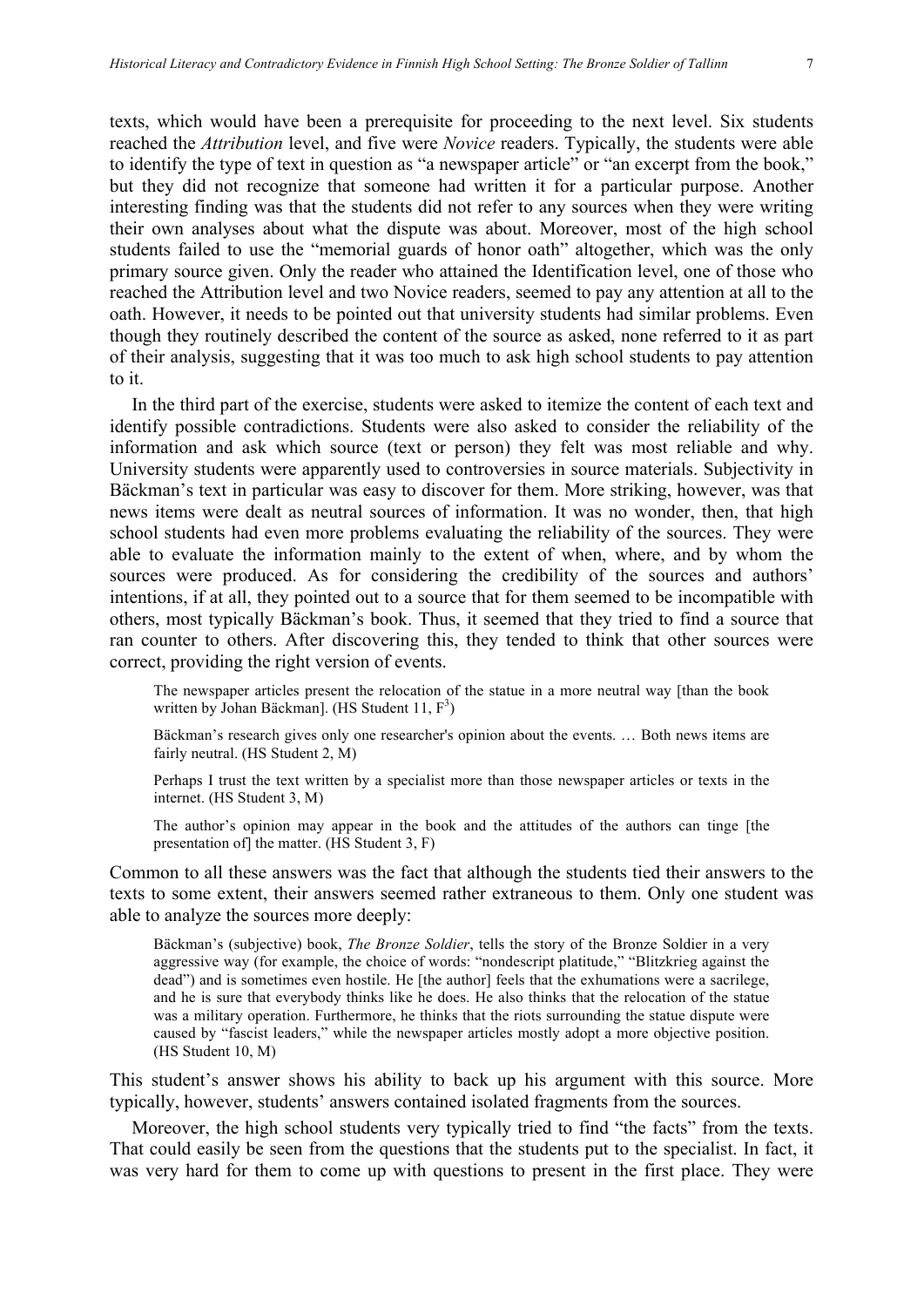much more used to answering than asking questions (see also Logtenberg 2012, 20). The questions the students asked indicate their strong focus on the history of events. They seemed to think that studying history means knowing dates, places, numbers, and names:

How many corpses were buried there? (HS Student 3, M)

Were there 12 or 13 corpses buried under the monument? (HS Student 9, F)

Some of the questions showed their confusion about the essence of what had happened:

Who was against the relocation of the statue? (HS Student 1, F)

Why were the Estonians rioting and against the relocation of the statue? (HS Student 6, F)

Even though the university students did not have an opportunity to present questions to the scholar, we asked them to pen down questions raised by the source material. Those university students who just identified the nature of the sources and summarized their contents posed questions that dealt mostly with content of the events:

How was the dispute solved? (Uni student 10, F)

What is the role of Russians in Estonia? (Uni student 11, F)

However, some of the university students were more able to pose questions that opened the door to a wider examination of the phenomenon:

How does Bäckman explain the "facts" that he claims? (Uni student 13, F)

How was the situation experienced in the Russian media? (Uni student 5, M)

Will events like Bronze Soldier become more common between Russia and its neighbors? What kind of relationship will there be in the future between Russia and those countries that were formerly part of its empire? (Uni student 4, M)

The ability to form questions is one of the most important parts of historical thinking. Developing deeper historical thinking and understanding begins with rich questions. As VanSledright (2014, 32-35) states, students are not able to pose questions if they are not used to doing so. Students need a deep understanding of history in order to know how to ask good historical questions. It is quite typical of novice learners that their understanding is too shallow to ask deep historical questions, and therefore the questions that they ask seem trivial. Logtenberg (2012, 34-38) points out that students who have the best background knowledge ask more questions. Even if the questions are so-called lower level questions, not very relevant considering the topic, this might lead them towards more relevant questions than not posing questions at all.

The students also tended to simplify the past into as few events and persons as possible and ignored those that they considered irrelevant. For many of them, the events of 2007 were completely detached from the situation after WWII, which was of extreme importance for the conflicting Russian and Estonian interpretations. The high school students' answers were vitiated by their failure to appreciate the chronological and topological context involved. They reported the events in 2007 but did not link their answers to the past, even though they had been pointed in that direction. Barton and Levstik (2009, 134-136) note that students quite commonly tend to simplify historical change. For many students, history is a very simple, single narrative. This seems to be supported by our findings.

When asked to consider the reliability of different sources, high school students opted for the written texts. At the same time, they had accepted interpretations from the scholar they had consulted during the process and repeated his interpretations, even copying the formulation the scholar had used. Even so, the students wrote that they placed most trust in the book written by Bäckman. They felt that since Bäckman's book was non-fiction, it had to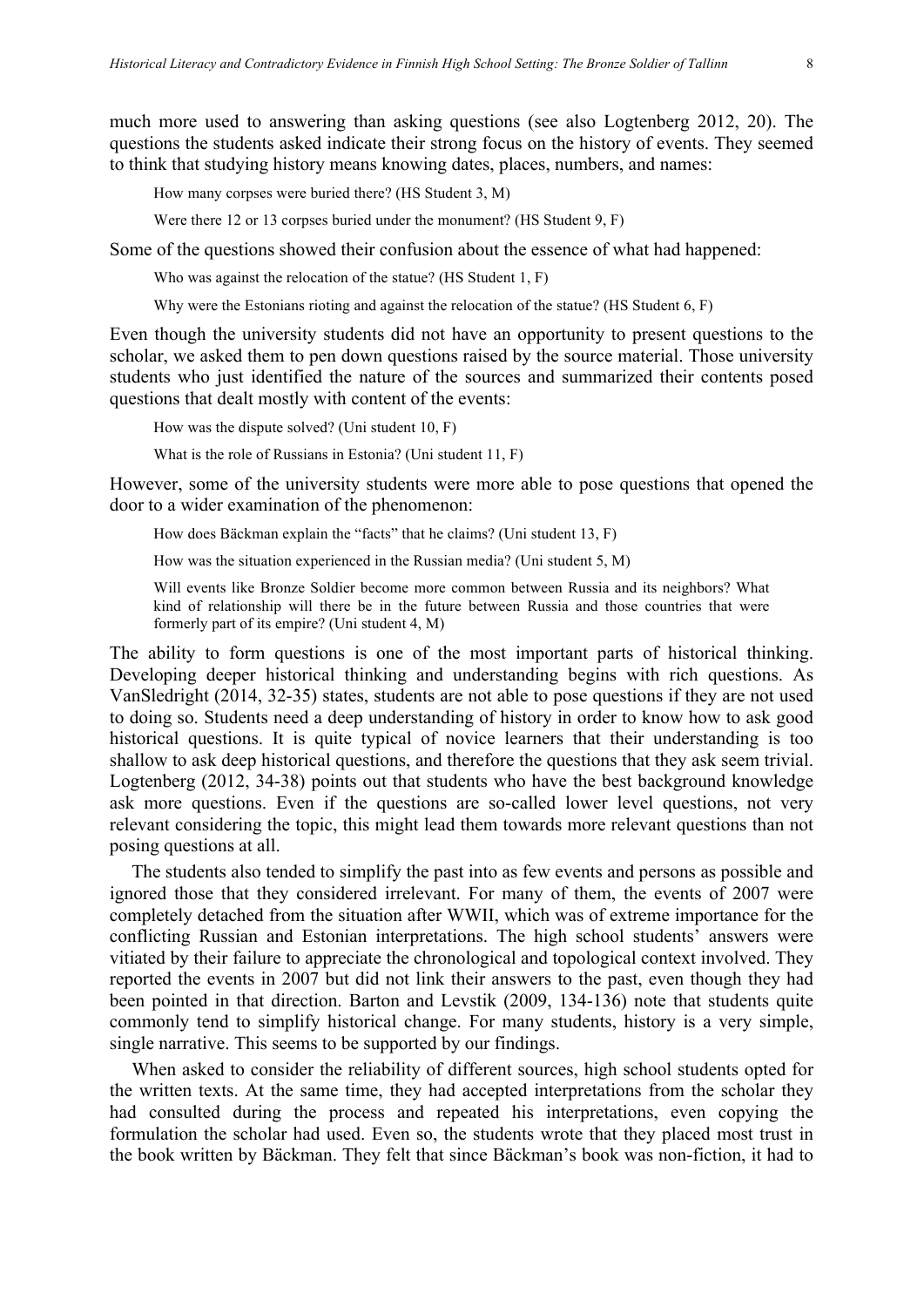be factual, even if they had questioned the reliability of the book. This seems to be connected to deeper problems of understanding historical sources.

When the students noticed direct conflicts between the texts, they typically tried to eliminate them by creating simple narratives supported by selected facts. Almost all the students were able to describe what kind of sources were involved (e.g., "They were newspaper articles" or "They are from a book"), but when it came to contextualizing the texts, they took almost everything that was written as fact. The students were not used to dealing with historical interpretations, which must be historicized and contextualized. The students should have realized that what different texts are doing and what they are saying are two different things (Chapman 2011, 99; 102). What was most difficult for the students to understand was that in history, it is possible to accept more than just one interpretation at the same time (see Chapman 2011, 103).

As expected, the university students were much more familiar with reading source materials and analyzing them than the high school students. They all drew attention to the authors' ways of writing. However, only two of the thirteen reached the highest level (*Reliability*), and two others were *Perspective* readers. The remaining nine students only achieved the *Identification* level. Unlike high school students, university students had considered the reliability of the sources and the perspective of the authors when reading them. Nevertheless, it was curious to note that even they saw newspapers as neutral and objective sources. Moreover, the oath taken by the monument guards was quite a hard source for many of them to contextualize. Typically, the students only summarized the content of both the oath and the newspaper articles and paid most attention to the excerpts from the book by Johan Bäckman. The difference between the high school and university students' styles of reading texts emerged best in assessing how they read the texts written by Johan Bäckman.

Bäckman is known for his provocative pro-Russian statements. The texts written by him are very one-sided, and no Estonian viewpoints are presented at all. The newspaper articles seek for objectivity, but the opportunities to get information are limited, and the author's viewpoint could be influenced by the interviewee's opinions, standing, and walk of life. (Uni student 6, M)

University students' answers pointed out that they had more content knowledge to support their arguments, for example, background information about Bäckman not possessed by any of the high school students.

What was maybe most clearly seen was that the university students paid more attention to the language used by the authors. Typically, if they felt that the language used was neutral, they did not focus on it. Their attention was drawn to the language when they felt that it was somehow unusual:

The relocation of the statue is represented as a violation and "as a spit in the face of the world." (Uni student 6, M)

The government of Estonia speaks about "archaeological excavations." Bäckman speaks about "the violation of the grave" and "the desecration of the monument." (Uni student 7, M)

However, it can be clearly seen that while the university students focused on the language used by specific authors, the high school students generally understated the issue and ignored the authors. In general, the high school students read the texts like novice readers and the university students more like experts (see van Boxtel & van Drie 2004; Wineburg 1991).

The university students paid more attention to language of the sources, but they were also more accustomed themselves to using the academic language appropriate to the subject. Schleppegrell (2004) points out that subject information in schools is constructed in language that differs from the language we use to interact with each other in our daily lives. The higher the level they reached on the evaluation scale (figure 1), the more sophisticated was the language they used. The text used in one of the best analyses offers a good illustration of the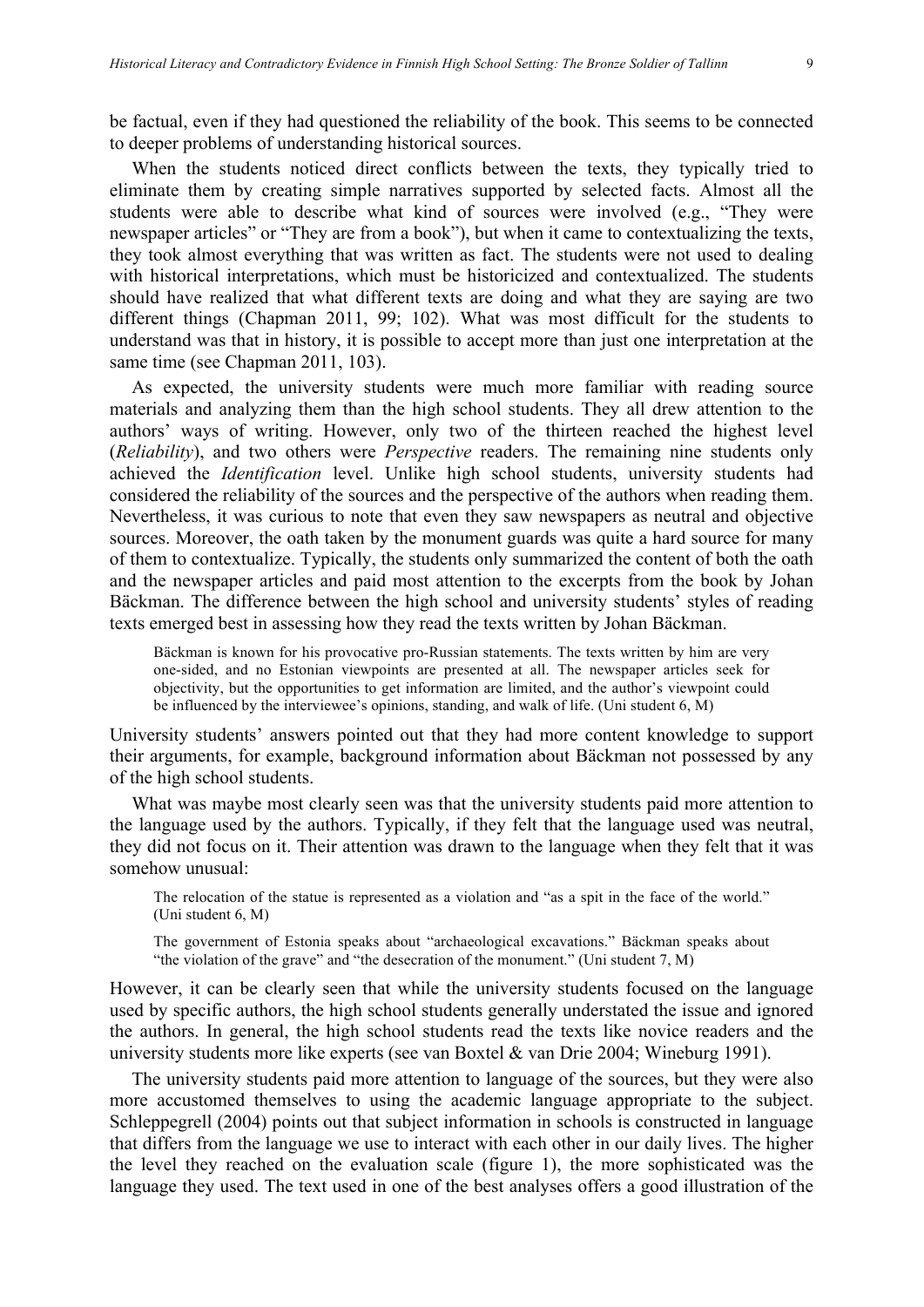use of subject-based literacy. The student's answer to the question "What contradictions can be found between the texts?" shows that he not only introduced the sources and analyzed them but also paid attention to the use of the academic language that is typical of history writing:

The sources describe the events from very different angles: The guards' oath and Johan Bäckman's *The Bronze Soldier* do not question the function of the structure as a "symbol of liberation." Bäckman accuses the Estonians of the direct falsification of history. The Finnish press reports follow the Estonian perspective, which in turn is in direct conflict with Bäckman's views. The Estonian government talks of "archeological excavations," Bäckman of "desecration of a grave" and "destruction of a monument." According to the news media, contradictory information circulated about the fate of the statue, but Bäckman seems, in the book he wrote a year later, to be inclined to say that the statue was actually destroyed. According to the media, the Estonian government affirmed that the statue remained intact throughout. The Finnish press stayed fairly neutral or cautiously pro-Estonian, while Bäckman was strongly against the actions of the Estonian government. (Uni student 7, M)

This student seems to understand very well how to refer to sources and how to justify his own text by using the sources given. Even if his references contained small errors (there were no texts produced by the Estonian government, but rather, a news item that reported the Estonian government's stand) the writer still sounds very convincing. Moreover, this student demonstrates in his conclusion that he was able to analyze and contextualize the sources:

In this question, it is important to understand post-Soviet Estonia's interpretation of history. The answer depends on how legitimate one considers Estonian's reaction to the collapse of Soviet power and its memories to be. From the historical and perhaps purely rational point of view, the relocation of the statue might seem dubious. If, however, one takes into account the fact that many Estonians experience the Soviet power as traumatic, the emphasis on emotional experience seems more legitimate. The emotional experience among the Russian sympathizers was also strong, but an opposite one: they saw in the statue its original function as a monument to the battles against Germany. The sentiments [attached to the statue] are very different. (Uni student 7, M)

To him, history was not just the story of the past, but different interpretations. Monte-Sano (2011) points out that it is quite typical for novices to see history as fixed information, while experts see history as constructed accounts based on evidence that has been situated in context and interrogated for its reliability. This requires not only an understanding of the language used in the sources but also an ability to use appropriate language when writing one's own account, in this case the student's conclusion. In some ways, this student embodies the ideals introduced in the national core curriculum for high schools. However, he also had several years of studies in history at the university behind him. Therefore, it should not be surprising that he could read the sources, contextualize them, and understand the ways in which historical knowledge is produced. Furthermore, university students are a select group, with mere 10% of applicants being accepted in the first place. This is in line with the fact that one out of eleven high school students in our study could reach the same level as the majority of university students.

## **Conclusion**

The majority of the high school students in our study were not able to properly address the reliability of the sources or to contextualize them. The students had problems, especially when analyzing conflicting documents. It was also very hard for them to "read between the lines." The students were able to find basic information, like what happened and when, fairly easily. It was much more difficult for them to understand why different people interpreted the situation differently and even attempted to rewrite the historical narrative. The majority of the students believed that history was something that had taken place in the past, and for them the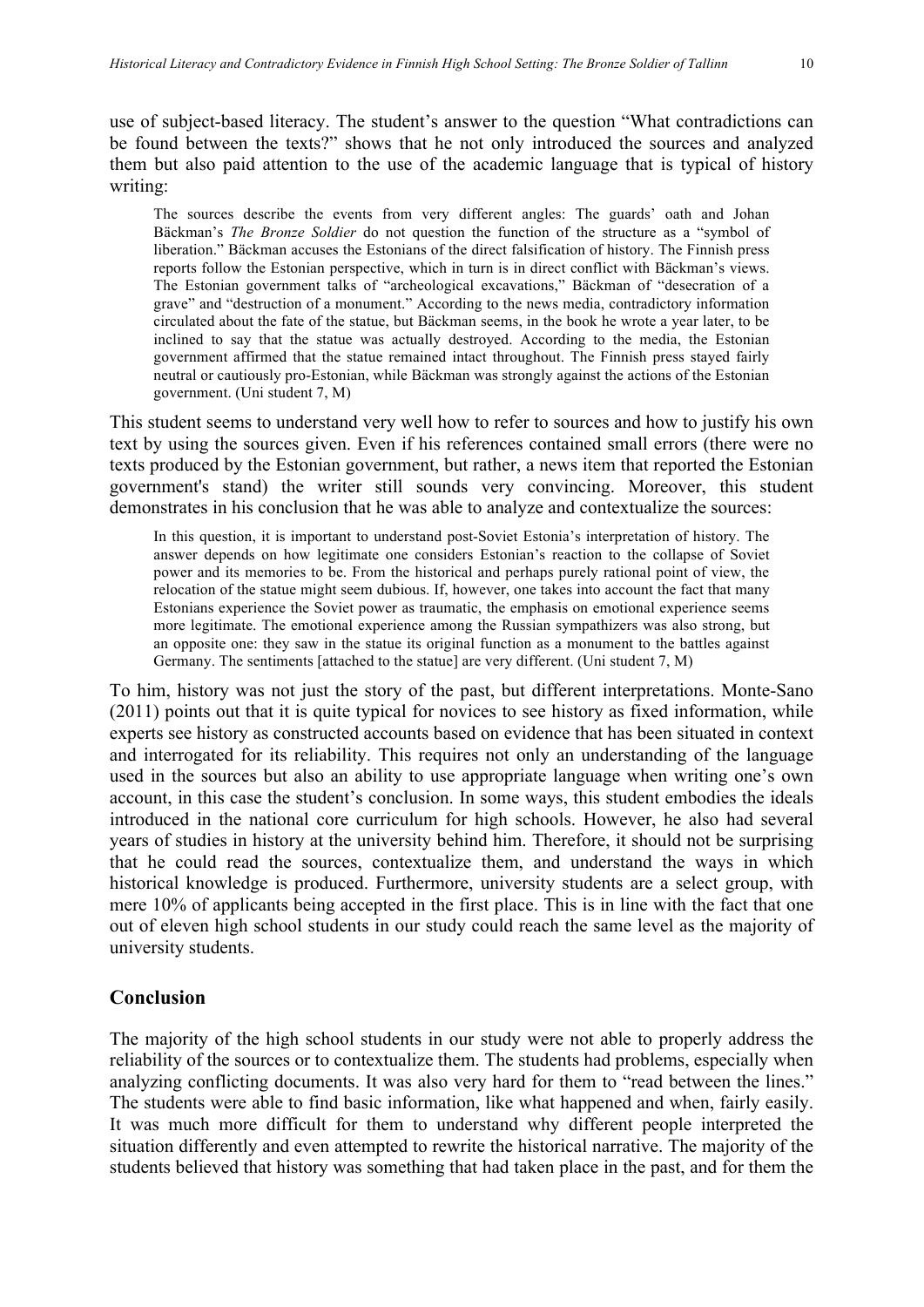texts were direct evidence of what had happened. Their answers also showed that they were used to understanding history as a collection of facts. Some of them drew attention to small, even irrelevant, things like the number of corpses buried under the monument. Only a few students understood that the assignment was about working with different interpretations, not about trying to figure out what had taken place.

Schleppegrell and de Oliveira (2006) write that history is a subject that presents challenges to students and that this challenge is to a great extent linguistic. When studying history, students need to be able not only to understand the sequence of events and the role that the historical participants played in those events, but also to recognize the fact that interpretation is an integral part of all historical reporting and is built into every text. Many of the high school students and some of the university students found it quite difficult to recognize different interpretations. Instead, they strove to find out "who was right," thus reasserting their belief about history as a single narrative. In order to reach higher levels of historical understanding, they would need to try to figure out why different people interpret events in different ways. For many people, history is a fixed story composed of predetermined facts; they may even regard it as the exclusive single story of the past (Seixas 2000). Although the Finnish national core curriculum has emphasized for years that the aim of history teaching is to develop students' critical and historical thinking skills, they still tend to see history as the single story of the past; this suggests there are discrepancies between the curriculum and the classroom reality.

It has been pointed out (Brozo et al. 2013; Goldsmith & Tran 2013) how important it is to shift the focus away from the literacy-content dichotomy. Both content area skills and literacy skills should be developed. The danger in focusing to text skills is the reducing of history into loose tinkering with sources, with students being unable to contextualize them, or connect them into a broader framework. Content knowledge is needed for this. (Bain 2015) In this study, the university student with the highest level of historical literacy demonstrated good knowledge of the topic and different actors. However, most importantly, he showed the ability to gather a meaningful entity from these pieces, which would have been difficult without content knowledge. Afflerbach and VanSledright (2001) point out that the use of texts and sources in teaching may create opportunities for students to increase their historical thinking skills. Many students need help or coaching in order to understand that a particular text is part of a larger historical context or longer chain of evidence from which history is constructed.

Our study showed that the high school students were not able to work with contradictory texts without major guidance. In Finland, skills for working with individual documents have been taught in high schools for a long time, with an emphasis on teaching students to conduct external source criticism. However, our study suggests that this is not enough. The teaching of historical literacy would help the students to understand what history is and how historical knowledge is created. It is important to understand that every historical account has been told from some perspective that can be analyzed and assessed by using the tools of critical thinking. This would also help students to understand how history is used and misused. One factor is Finland's textbook-centered culture, which needs to change. Textbooks lack multiple perspectives and fail to be truly multicultural. Virta (2007, 22) points out that "textbooks alone are not enough for teaching historical literacy." It is of the utmost importance that different types of historical texts be used.

Thinking like an historian does not come naturally to students, but this skill can be developed. We find a lot of similarity between our findings and those of Nokes (2011). Nokes named four barriers that prevent the students from reading like historians: 1) a false conception of the discipline of history; 2) a simplistic view of the world; 3) limited or misapplied background knowledge, and 4) high demands on students' cognitive resources. In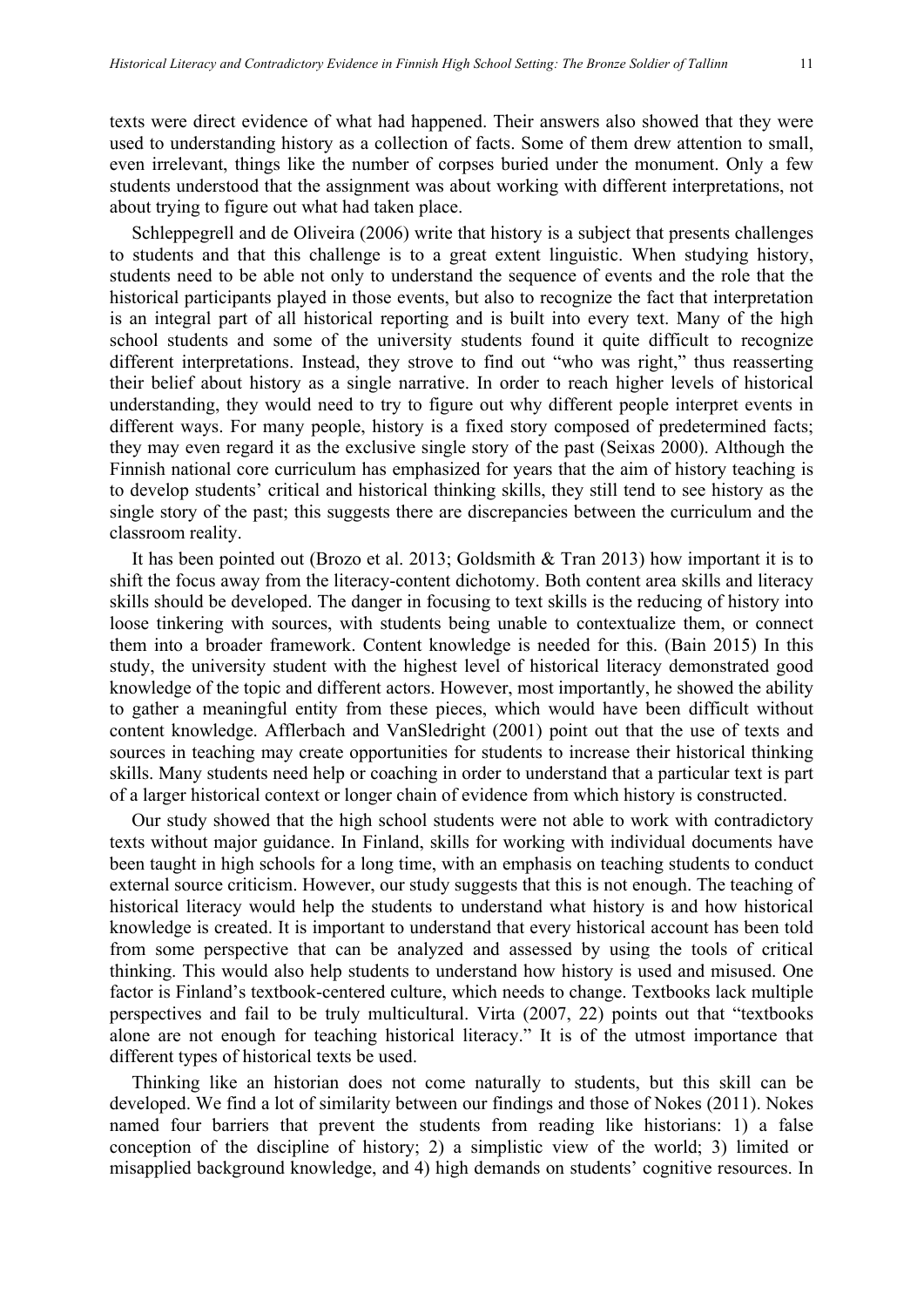our research, all four features could be found with students aiming at simple narratives of the past: focusing on facts rather than interpretations; lacking knowledge about the context; and a great majority of high school students lacking in critical and abstract thinking required for the task. There is a need for further research to show what can be done to overcome these barriers with regard to both teachers and students.

One important area of future research would be to evaluate what kind of interventions change how students learn and how their ability for historical thinking can be improved. On the other hand, it would be equally important to the evaluate teachers' attitudes: how they think about history and the way they implement the national curriculum. This would yield valuable information about possible discrepancies between the set objectives and the reality of the classroom.

History teaching in Finland would need to focus more on how historical knowledge is being produced. As students focus on finding the difference between truth and propaganda, teaching should aim at giving tools for analyzing different texts in order to distinguish information from opinions and evaluate authors' motivations. This would answer to requirements of critical reading and thinking skills included in the Finnish national core curriculum. Students need to learn to understand that historical knowledge is always in relation to the sources used and to the historical context in which the sources are produced. Realizing this was most hard for the students. They tried to form a single narrative, making truth and propaganda the opposite ends and, in the final analysis, lost sight of the original documents.

In retrospect, we can see some limitations in how we gathered the data. Although the teacher was present throughout the course, we did not examine how students gathered information. Thus, we cannot say how and where students gathered information when they contextualized the topic. Therefore, it is not possible to say how critical students were in regards to information they found from the internet and what sources they used. This would be an interesting subject of further research. Another point of criticism is that we could have put more emphasis on working together. Instead of writing everything down, some parts could have consisted of group work and discussions that could have been recorded. However, as it is, students at Finnish high schools are used to working alone and writing long answers.

Even if this was not our intention, we made one important related discovery. After the course, students described feelings of empowerment as a result of outside attention paid to them. Even if the questions they put to the scholar were somewhat unimportant and irrelevant, the questions were authentic, and they increased students' feeling of agency. Students lauded the arrangement in which they were not just passive recipients of information. The value of breaking the confines of the classroom was apparent. This would suggest that it might be worthwhile to pay more attention to how students process information, what makes them interested in the subject and makes them not only objects, but active subjects.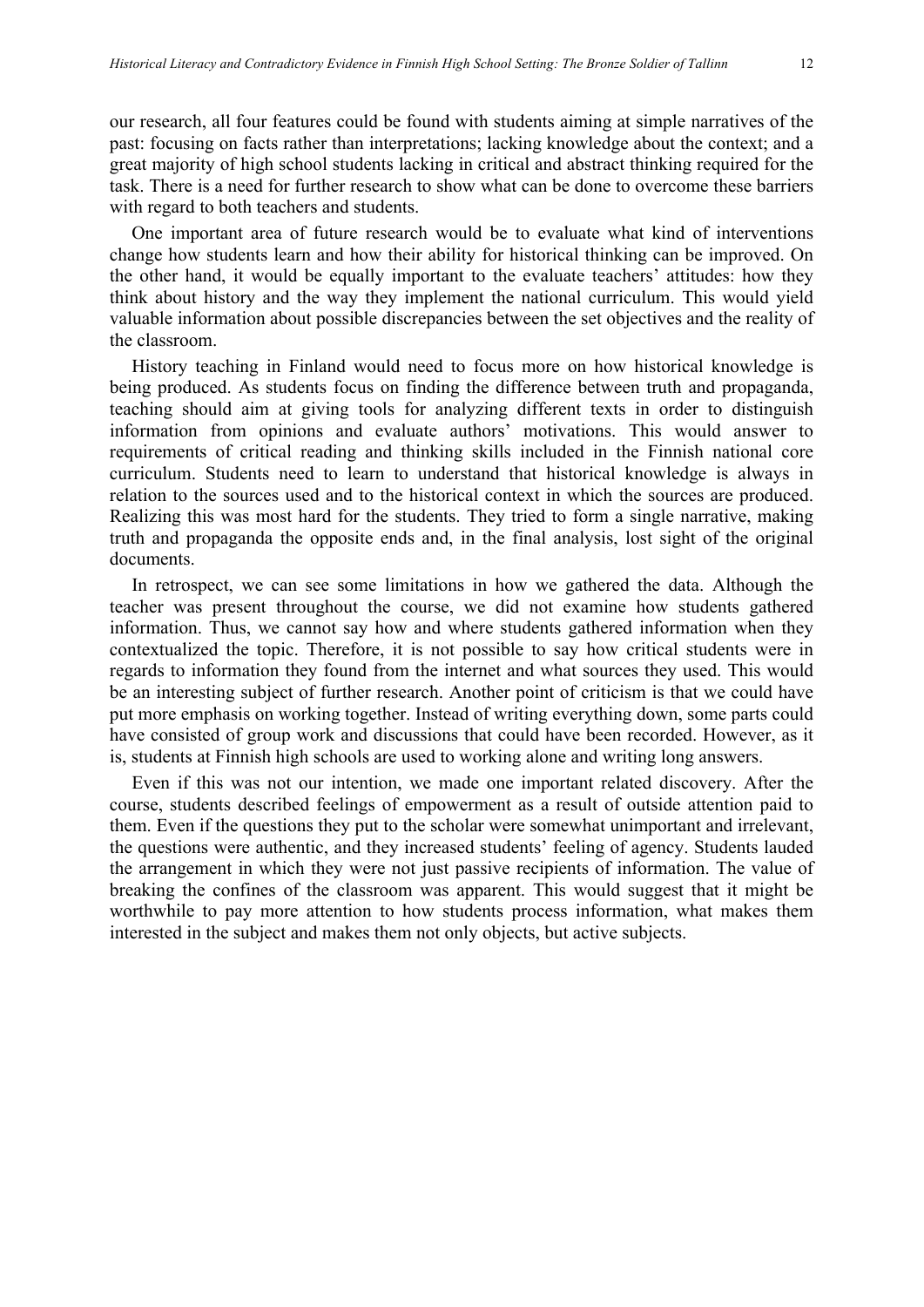## **References**

- Afflerbach, P. & VanSledright, B (2001). Hath! Doth! What? Middle Graders Reading Innovative History Text. *Journal of Adolescent and Adult Literacy* 44 (8), 696-707.
- Ashby, R (2005). The students' Approaches to Validating Historical Claims. In R. Ashby, P. Gordon & P. Lee (eds)., *Understanding History. Recent Research in History Education*  (pp*.* 21–36). London: Routledge.
- Apple, M. W (2000). *Official Knowledge: Democratic Education in a Conservative Age* (2nd ed).. New York: Routledge.
- Bain, R. (2015). Commentary: into the swampy lowlands of important problems. In K. Ercikan & P. Seixas (eds), *New directions in assessing historical thinking*. New York: Routledge.
- Barton, K. C. & Levstik, L. S (2009). *Teaching history for the Common Good*. New York: Routledge.
- Brozo, W. G., Moorman, G., Meyer, C. & Stewart, T (2013). Content area reading and disciplinary literacy. A case for the radical center. *Journal of Adolescent & Adult Literacy,* 56 (5), 353–357.
- Chapman, A (2011). Historical interpretations. In I. Davis (Ed)., *Debates in History Teaching*  (pp. 96–108). New York: Routledge.
- Finnish national core curriculum for upper secondary schools 2003. National core curriculum for general upper secondary education intended for young people. Finnish National Board of Education.

[http://www.oph.fi/download/47678 core curricula upper secondary education.pdf]

- Gago, M (2005). Children's' Understanding of Historical Narrative in Portugal. In P. Lee (Ed)., *International Review of History Education,* vol. 4, (pp. 83–97). London: Routledge.
- Goldsmith, P. & Tran, T (2013*). Access for All Learners: The History-Specific Academic Literacy Model. Building blocks to integrate content and literacy instruction*. The UC Berkeley History-Social Science Project. Berkeley: UC Regents.
- Husbands, C (1996). *What is history teaching? Language, ideas and meaning in learning about the past.* Buckingham, UK: Open University Press.
- Kouki, E. & Virta, A (2015). Lukiolaiset lähteillä äidinkielen ja historian tekstitaitojen kriittistä arviointia. In M. Kauppinen, M. Rautiainen & M. Tarnanen (eds)., *Rajaton tulevaisuus. Kohti kokonaisvaltaista oppimista* (pp. 11–25). Ainedidaktiikan symposiumi Jyväskylässä 13.-14.2.2014. Jyväskylä: Jyväskylän yliopistopaino.
- Lee, P (2011). History education and historical literacy. In I. Davis (Ed)., *Debates in History Teaching* (pp. 63–72). New York: Routledge.
- Lee, P (2004). "Walking Backwards into Tomorrow": Historical Consciousness and Understanding History. *International Journal of Historical Learning, Teaching and Research,* 4 (1), 69–114.
- Logtenberg, A. (2012). Questioning the past: student questioning and historical reasoning. Published PhD thesis, University of Amsterdam.
- Lowenthal, D (1997). Towards historical literacy. In M. Ferro (Ed)., *History and its interpretation*. Strasbourg: Parliamentary Assembly, Council of Europe Publishing.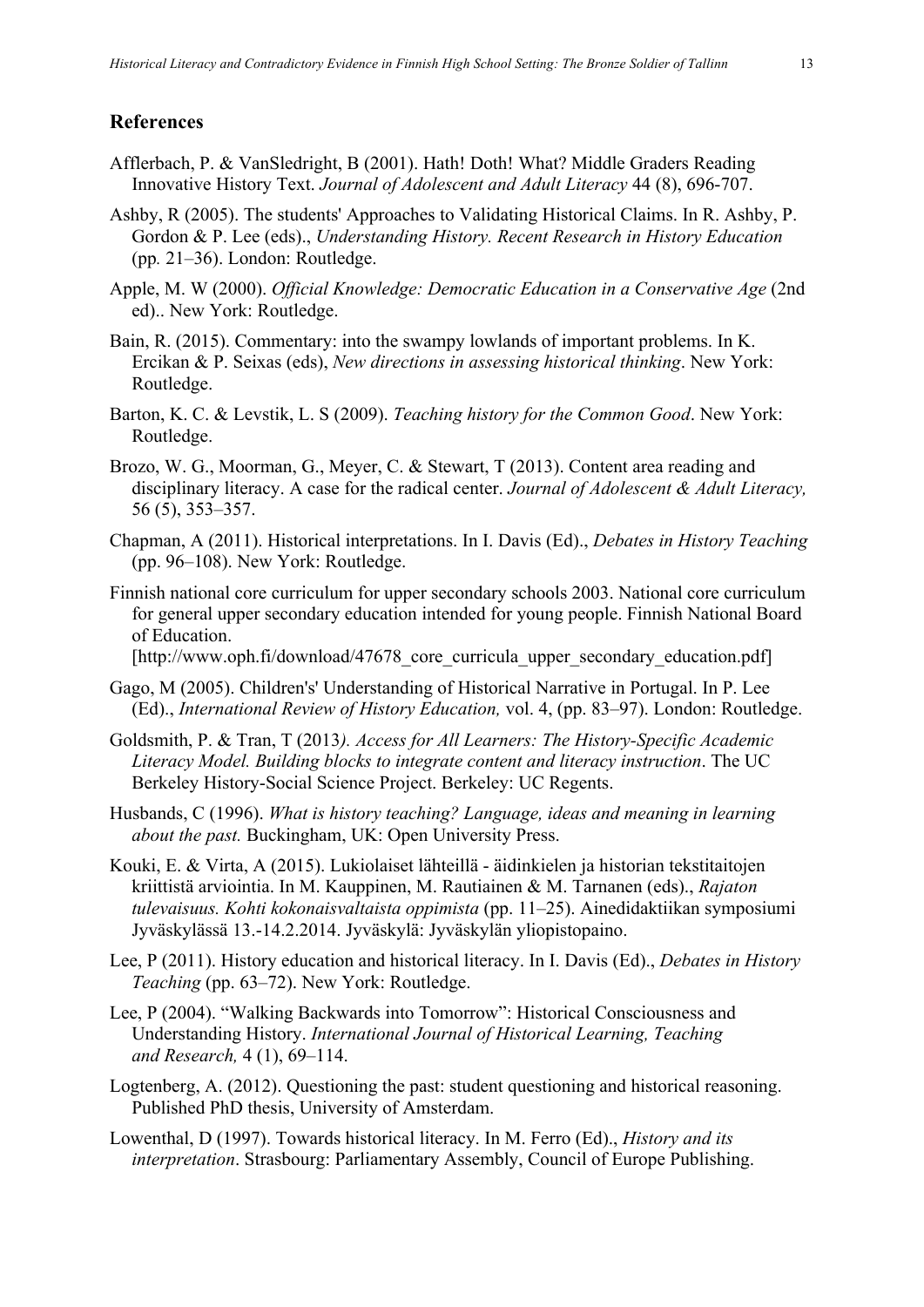- Monte-Sano, C (2011). Beyond Reading Comprehension and Summary: Learning to Read and Write in History by Focusing on Evidence, Perspective, and Interpretation. *Curriculum Inquiry, 41* (2), 212–249.
- Nokes, J. D (2011). Recognizing and Addressing the Barriers to Adolescents' "Reading Like Historians". *The History Teacher, 44 (3),* 379–404.
- Opetushallitus (2014). Perusopetuksen opetussuunnitelman perusteet 2014. Määräykset ja ohjeet 2014:96. Helsinki.
- Rantala, J (2012). How Finnish Adolescents Understand History: Disciplinary Thinking in History and Its Assessment Among 16-Year-Old Finns. *Education Science,* 2 (4)*,* 193–207.
- Rantala J. & Berg van den, M (2013). Lukiolaisten historian tekstitaidot arvioitavana. *Kasvatus,* 44 (4), 394–407.
- Rautiainen, M (2013). Johdanto: Tutkiva oppiminen historian ainepedagogiikan perustana. In J. Löfström & M. Rautiainen (eds)., *Kohti tutkivampaa historian opiskelua,* (pp. 5–7). Helsinki: Historiallis-yhteiskuntatiedollisen kasvatuksen tutkimus- ja kehittämiskeskuksen julkaisuja 4.
- Rüsen, J (2004). Historical Consciousness: Narrative Structure, Moral Function, and Ontogenetic Development. In P. Seixas (Ed)., *Theorizing Historical Consciousness*, (pp. 63–85). Toronto: University of Toronto Press.
- Schleppegrell, M. J (2004). *The Language of Schooling: A functional linguistics perspective*. Mahwah, NJ: Erlbaum.
- Schleppegrell, M. & de Oliveira, L. C (2006). An integrated language and content approach for history teachers. *Journal of English for Academic Purposes,* 5, 254–268.
- Seixas, P (1993). Historical understanding among Adolescents in a Multicultural Setting. *Curriculum Inquiry,* 23 (3), 301–327.
- Seixas, P (2000). Schweigen! die Kinder! or, Does Postmodern History Have a Place in the Schools. In P. N. Stearns; P. Seixas & S. Wineburg (eds)., *Knowing, Teaching and Learning History. National and international perspectives* (pp. 19–37). New York: New York University Press.
- Seixas, P. & Morton, T (2013). The Big Six Historical Thinking Concepts. Toronto: Nelson **Education**
- Toews, J (1987). Intellectual History after the Linguistic Turn: The Autonomy of Meaning and the Irreducibility of Experience. *The American Historical Review*, 92 (4), 879–907.
- Törnroos, J (2004). *Opetussuunnitelma, oppikirjat ja oppimistulokset. Seitsemännen luokan matematiikan osaaminen arvioitavana.* Jyväskylän yliopisto. Koulutuksen tutkimuslaitos tutkimuksia 13. Jyväskylä: Jyväskylän yliopistopaino. [https://jyx.jyu.fi/dspace/bitstream/handle/123456789/37534/978-951-39-3226- 8.pdf?sequence=1]
- van Boxtel, C. & van Drie, J (2004). Historical Reasoning: A Comparison of How Experts and Novices Contextualize Historical Sources*. International Journal of Historical Learning, Teaching and Research,* 4 (2)*. http://centres.exeter.ac.uk/historyresource/journal8/boxteldrie.pdf*
- van Drie, J. & van Boxtel, C (2008). Historical Reasoning: Towards a Framework for Analyzing The students' Reasoning about the Past. *Educational Psychology Review,* 20 (2), 87–110.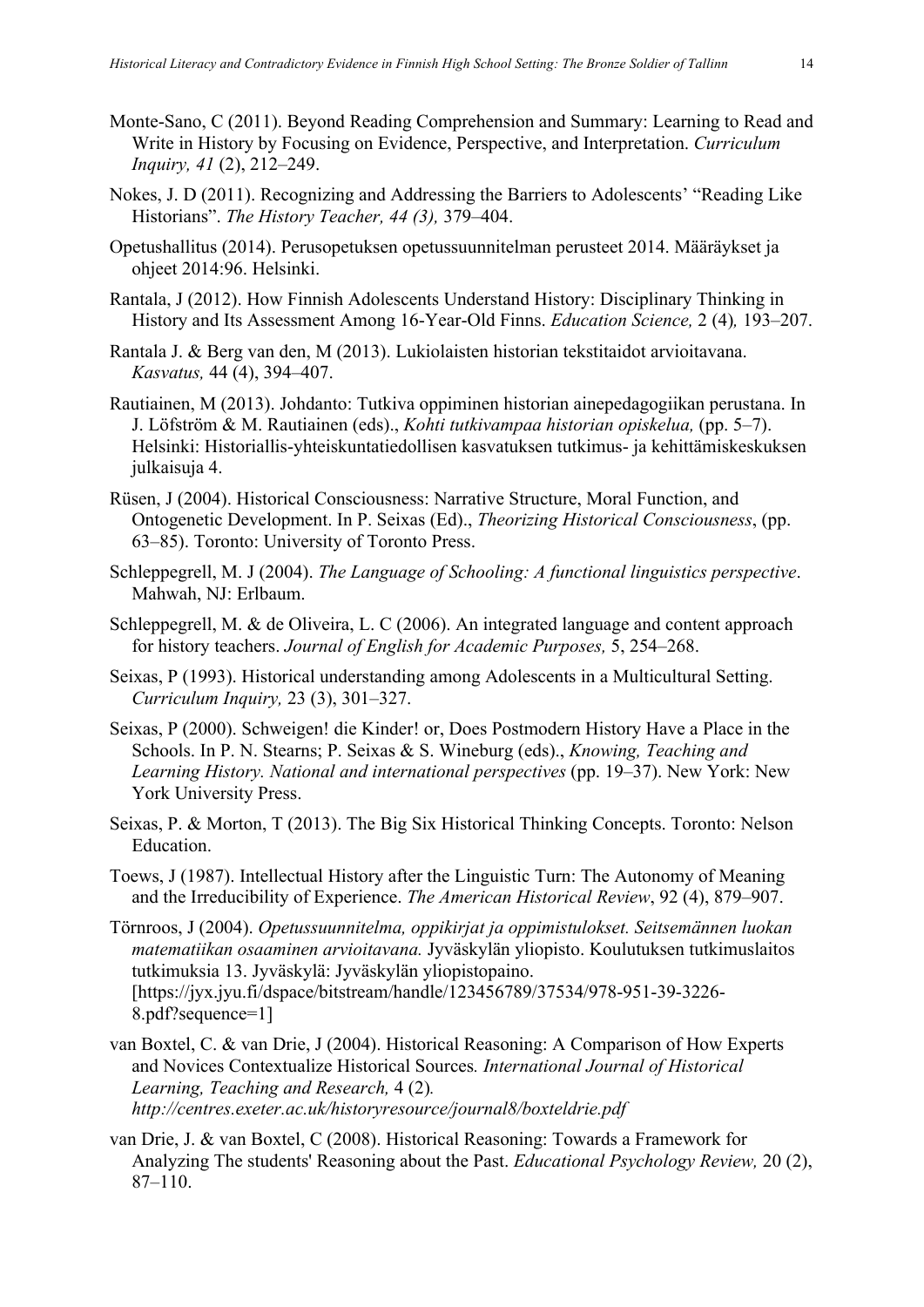- VanSledright, B. & Frankes, L (2000). Concept- and strategic-knowledge development in historical study: A comparative exploration in two fourth grade classrooms. *Cognition and Instruction,* 18 (2), 239–283.
- VanSledright, B (2004). What does it mean to think historically... And how do you teach it? *Social education,* 68 (3), 230–233.
- VanSledright, B (2014). *Assessing historical thinking & understanding. Innovative designs for new standards*. New York: Routledge.
- VanSledright, B. & Afflerbach, P (2005). Assessing the status of historical sources: An exploratory study of eight U.S. elementary the students reading documents. In P. Lee (Ed)., *International Review of History Education, vol.* 4 (pp. 1–20). London: Routledge.
- Veijola, A. & Mikkonen S (2015). Miten menneestä tehtyä historiaa tulkitaan? Tutkiva oppiminen ja monilukutaito lukion historian opetuksessa. In M. Kauppinen, M. Rautiainen & M. Tarnanen (eds)., *Rajaton tulevaisuus. Kohti kokonaisvaltaista oppimista* (pp. 155- 170). Ainedidaktiikan symposiumi Jyväskylässä 13.–14.2.2014. Jyväskylän yliopistopaino: Jyväskylä.
- White, H (1974). *Metahistory: The Historical imagination in Nineteenth-Century Europe*. Baltimore: The Johns Hopkins University Press.
- Wineburg, S (2001). *Historical thinking and other unnatural Acts. Charting the future of teaching the past*. Philadelphia: Temple University Press.
- Virta, A (2007). Historical literacy: Thinking, reading and understanding history. *Journal of Research in Teacher Education,* 14 (4), 11–25. [http://www.lh.umu.se/digitalAssets/21/21031\_lofu\_4\_07.pdf]
- Von Borries, B (1997). Concepts of Historical thinking and historical learning in the perspective of German the students and teachers. *International Journal of Educational Research,* 27 (3), 211–220.

## **About the Authors**

Anna Veijola \* has worked for several years as high school history teacher. Currently, she is university teacher at the Department of Teacher Education, University of Jyväskylä. In her PhD work, she examined the development of history teacher students' pedagogical thinking. Currently, she is conducting research on inquiry-based history teaching and historical literacy in high school setting.

Simo Mikkonen is Research Fellow of the Academy of Finland and an adjunct professor of Russian history at the Department of History and Ethnology, University of Jyväskylä, Finland. He has previously published the monograph *State Composers and the Red Courtiers. Music, Ideology and Politics in the Soviet 1930s* (Mellenpress 2009), and edited *Beyond the Divide: Entangled Histories of Cold War Europe* (Berghahn 2015), as well as *Music, Art, and Diplomacy: East-West Cultural Interactions and the Cold War* (Routledge 2016) and authored several research articles.

\* Corresponding Author Email: anna.veijola@edu.jyu.fi